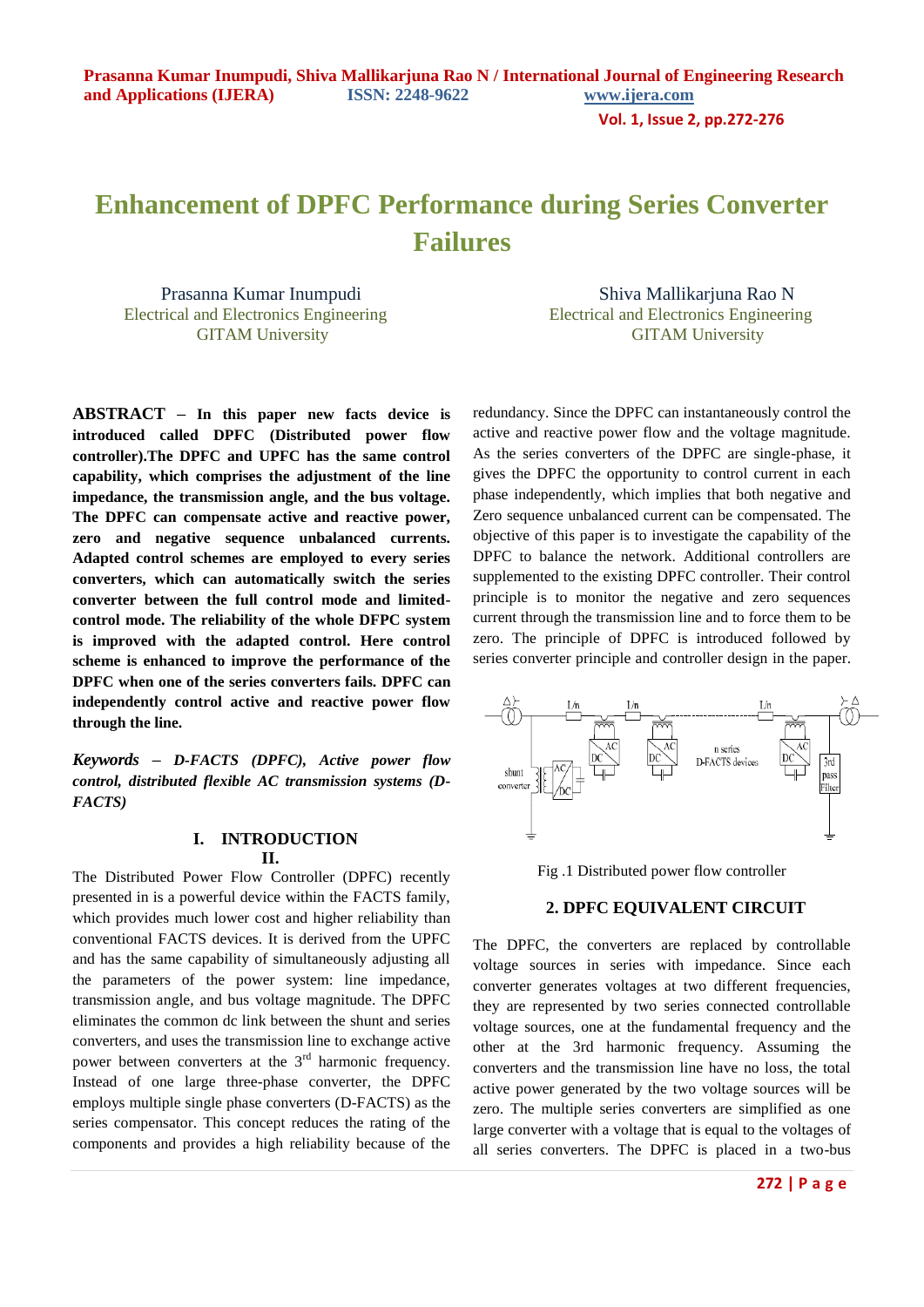**Prasanna Kumar Inumpudi, Shiva Mallikarjuna Rao N / International Journal of Engineering Research and Applications (IJERA) ISSN: 2248-9622 www.ijera.com** 

**Vol. 1, Issue 2, pp.272-276**

system with the sending end and the receiving end voltages  $V_s$  and  $V_r$ . The transmission line is represented by an inductance L with the line current I. The voltage injected by all the DPFC series converters is  $V_{se}$ , 1 and Vse, 3 at the fundamental and 3rd harmonic frequencies, respectively. The shunt converter is connected to the sending bus through the inductor  $L_{sh}$  and generates the voltage  $V_{sh,1}$  and  $V_{sh,3}$ , and the current injected by the shunt converter is  $I_{sh}$ . The active and reactive power flows at the receiving end are  $P_r$  and  $Q_r$ . Arrow A represents the active power exchange within the converter itself and arrow B indicates the power exchange between the shunt and the series converter through the 3rd harmonic.



Fig 2 DPFC simplified representation



Fig.3 DPFC equivalent circuit: (a) the fundamental frequency; (b) the 3rd harmonic frequency

## **3. CONTROLLERS IN DPFC**



Fig. 4 Location of the supplementary control for the series converter failure

There are three controllers in DPFC. The functions of controllers are:

**Central control**: The central control generates the reference signals for both the shunt and series converters of the DPFC. The central control gives corresponding voltage reference signals for the series converters, and reactive current signal for the shunt converter. All the reference signals generated by the central control are at the fundamental frequency.

**Shunt control:** injects a constant 3rd harmonic current into the line to supply active power for the series converters by maintaining the capacitor dc voltage of the shunt converter. by absorbing active power from the grid at the fundamental frequency, and injects required reactive current at the fundamental frequency to the grid.

**Series control**: Each series converter has its own series control. The controller is used to maintain the capacitor dc voltage of its own converter by using the 3rd harmonic frequency components, and to generate series voltage at the fundamental frequency that is required by the central control.

## **4. DPFC CONTROL PRINCIPLE**

The DPFC system consists of different type of converters, and each type of converter requires a different control scheme. The shunt converter is controlled to inject a constant 3rd harmonic current into the transmission line, which is intended to supply active power for the series converters. The shunt converter extracts some active power from the grid at the fundamental frequency to maintain its dc voltage. The dc voltage of the shunt converter is controlled by the *d* component of the current at the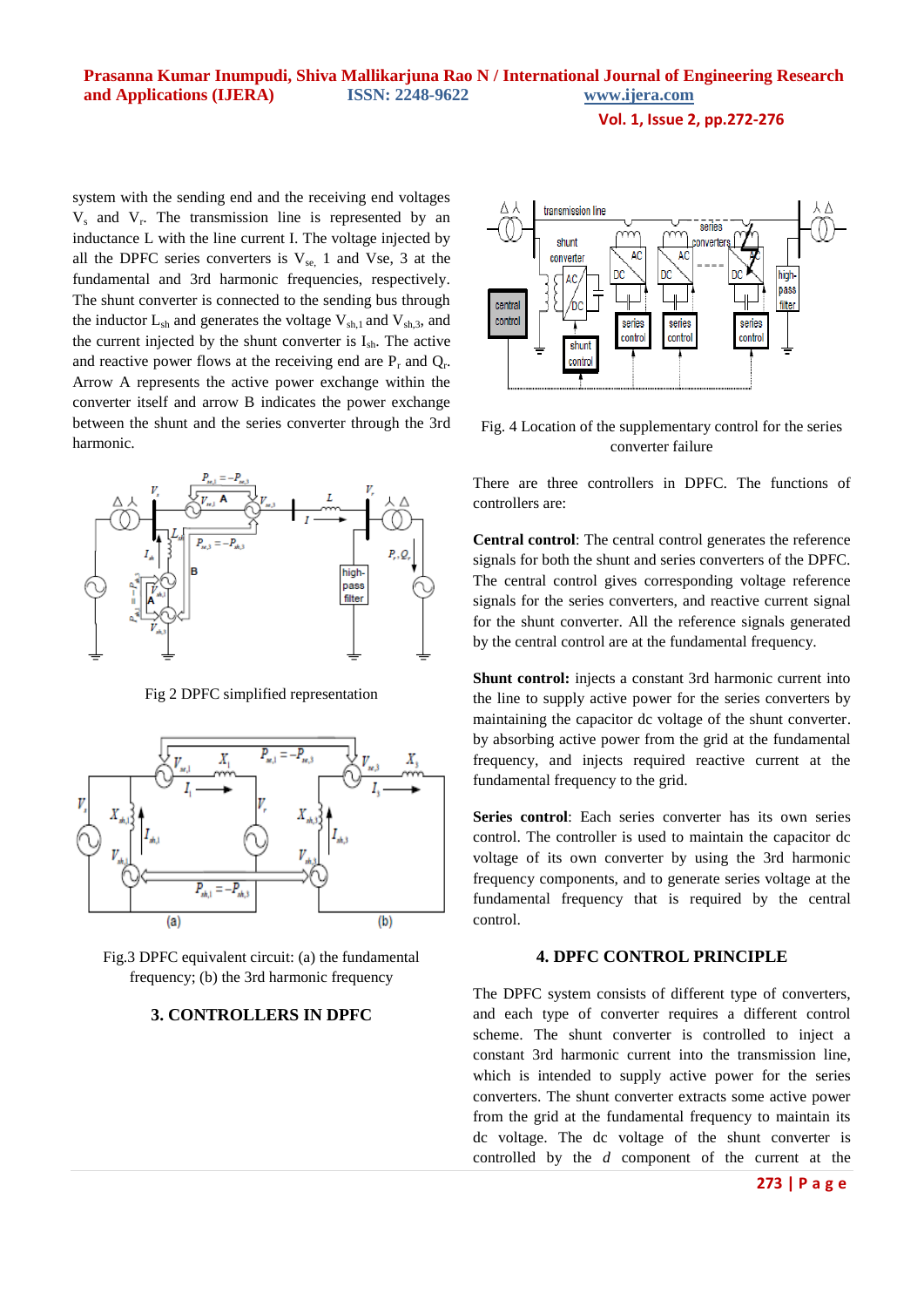**Vol. 1, Issue 2, pp.272-276**

fundamental frequency, and the *q* component is utilized for reactive power compensation. The series converters generate a voltage with controllable phase angle at fundamental frequency, and use the voltage at the 3rd frequency to absorb active power to maintain its dc voltages at a constant value. The power flow control function is realized by an outer control loop, the power flow control block. This block gets its reference signals from the system operator, and the control signals for DPFC series converters are sent remotely via wireless or PLC communication method.



Fig. 5 Block diagram of the control of a DPFC

# **5. PRINCIPLE OF CONTROL IN SERIES CONVERTER FAILURE**

The principle of the supplementary control is to let the remaining converters in the phase with the faulty converter inject higher voltages to maintain the voltage between phases at the fundamental frequency. Because the series converters are centrally controlled, this supplementary control is within the central control.

There are two requirements for the supplementary control:

• The controller should be able to distinguish the phase with the faulty converter and should adapt voltage reference signals for the remaining converters in the faulty phase.

• The reference signals for the converters in different phases should be independent to enable the series converters in one phase to generate a different voltage than the other phases.

The proposed method measures the fundamental-frequency voltages at the sending and the receiving ends  $(V_s \text{ and } V_r)$ and the current through the line I. According to the measured information, the total voltage injected by all series converters  $V_{se, 1, cal}$  can be calculated by the following equation:

$$
V_{se, 1, cal} = V_s - V_r - I \cdot X \tag{1}
$$



Fig.6 Control scheme of the series converter

#### **5.1 Control of the fundamental frequency component:**

The reference voltage at the fundamental frequency for the series converters is generated by the central control and transmitted to each converter through a communication channel. The signal-process block is utilized to transform the 'communication voltage' to the AC reference voltage at the fundamental frequency. This AC signal, superimposed with the signal generated by the 3rd harmonic control, is sent to the PWM generator to drive the switches of the series converter.

#### **5.2 Control of the third harmonic frequency component**:

The major control loop with the DPFC series converter control is 3rd harmonic frequency control is to maintain the DC capacitor voltage. The principle of vector control is used here for DC voltage control. The voltage is used as the rotation reference frame for Park's transformation. Here the 3<sup>rd</sup> harmonic current is easily measured by the series converter. As the line current contains two frequency components, a 3rd band pass filter is needed to extract the 3rd harmonic current. The single-phase Phase-Lock-Loop (PLL), creates a rotation reference frame from the 3rd harmonic current. The d component of the 3rd harmonic voltage is the parameter used to control the DC voltage. The control signal is generated by the DC voltage control loop. Because the q component of the 3rd harmonic voltage will only cause reactive power injection to the AC network, the q component is kept at zero during the operation.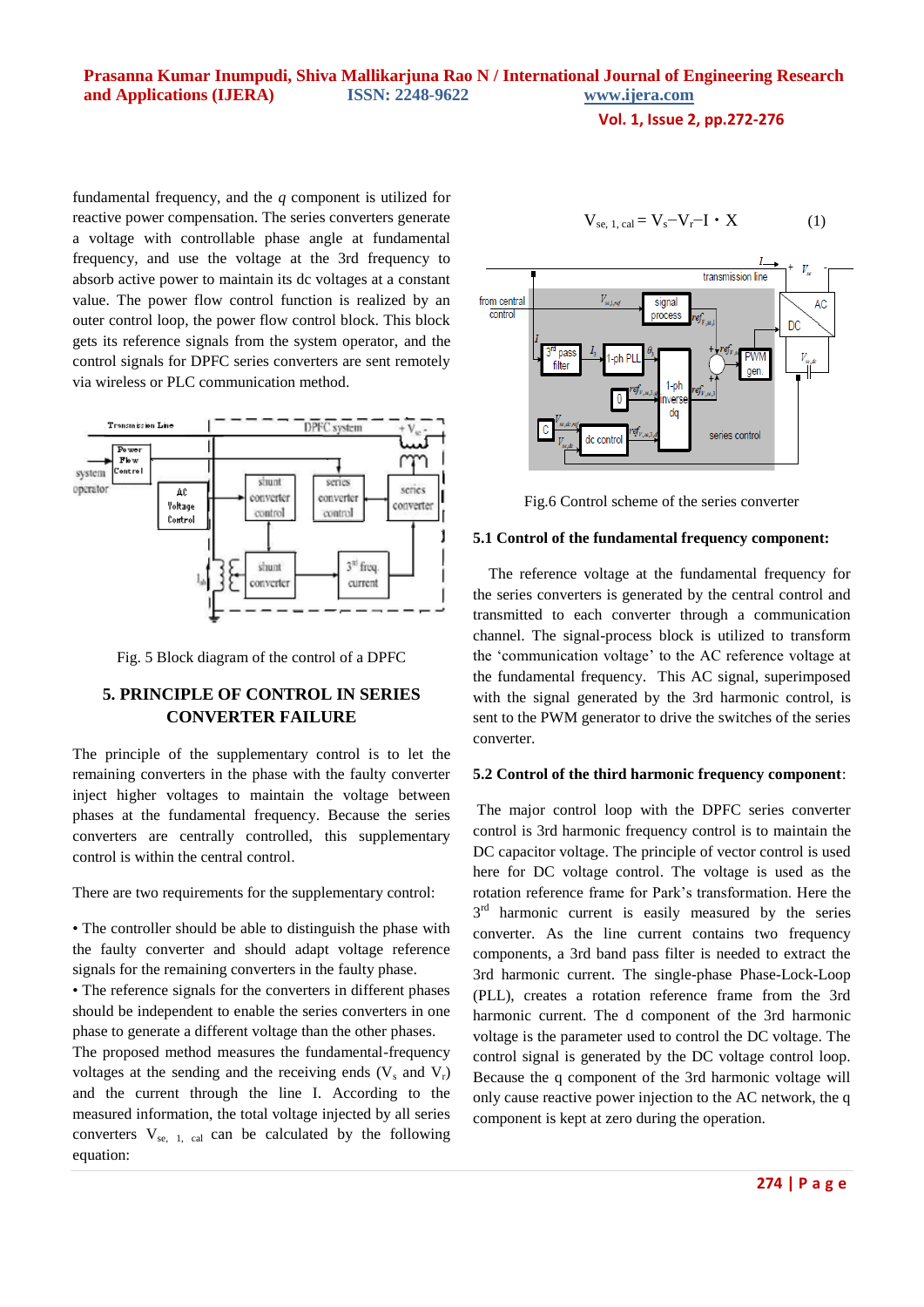# **6. COMPENSATION CONTROLLER DESIGN**

The compensation controller is a close-loop control, with Vse,1,ref as the reference, Vse,1,cal as the feedback and Vse,1,ref,adp as the output. A saturation block is added to limit the output of the controller. For simplicity, the subscript se, 1 is omitted within the symbols of this subsection.



Fig. 7 Scheme of the controller for faulty series converter compensation

The open loop transfer function  $G(s)$  from  $V_{ref, adp}$  to  $V_{ref, cal}$ should be found to design a controller. The calculated voltage  $V_{ref, cal}$  equals to the multiplication of the number of series converters per phase and the adapted reference  $V_{ref}$ adp. However, due to the measurement and the response time of series converter control, there will be a delay between the two components. This delay is assumed to be a first order system, then the transfer function from  $V_{ref. adp}$  to  $V_{ref. cal}$  can be written as:

$$
G(s) = \frac{V_{ref,cal}}{V_{ref,adp}} = n \frac{1}{sT_r + 1}
$$
 (2)

The parameters of the controller function according to the internal model control (IMC) method are calculated by,

$$
F(s) = \frac{\alpha}{s} G(s)^{-1}
$$
 (3)

Since G(s) is a first order system, the control is a PI regular with the parameters:

$$
K_i = \frac{\alpha}{n}, K_p = \frac{\alpha T_r}{n}
$$
 (4)

# **7. SPECIFICATIONS OF THE DPFC FOR SERIES CONVERTERS**

| Voltage rating (V)   | 10 |
|----------------------|----|
| Current rating $(A)$ | 13 |

TABLE I

| Parameter    | value | Parameter            | value |
|--------------|-------|----------------------|-------|
|              |       |                      |       |
| $V_{x}$ (pu) |       | $I_{3ref}(pu)$       | 0.166 |
| $V_r$ (pu)   |       | $V_{se,dc,ref}$ (pu) | 0.087 |
| $\Theta$ ( ) | 1.5   | $C_{se}(\mu F)$      | 2200  |
| (pu)<br>R    | 0.095 |                      |       |
| $X$ (pu)     | 0.178 |                      |       |

## TABLE II

## **8. SIMULATION RESULTS**



Fig. 9 Three-phase current at the delta side of a transformer